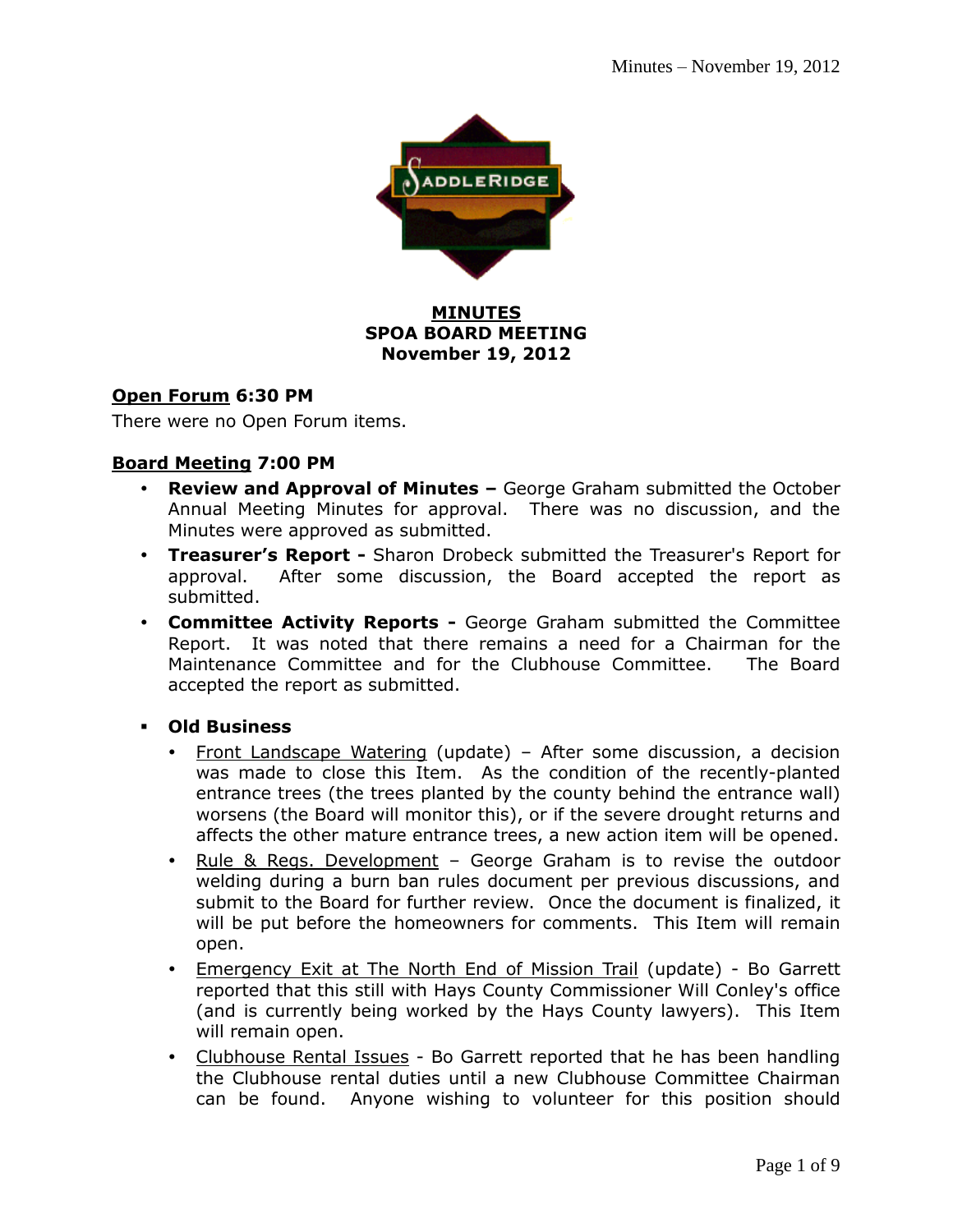contact any SPOA Board member. This Item will remain open.

• Board Election - The new SPOA Officers for 2012 are:

| President -              | Charles "Bo" Garrett  |  |  |  |  |
|--------------------------|-----------------------|--|--|--|--|
| Vice President -         | Dr. Bob Pyle          |  |  |  |  |
| Treasurer $-$            | <b>Sharon Drobeck</b> |  |  |  |  |
| Secretary $-$            | George Graham         |  |  |  |  |
| This Item is now closed. |                       |  |  |  |  |

 Clubhouse Pest Control – The Board decided that no new action was warranted at this time. The Board will monitor the Clubhouse condition in regards to pest problems, and will reopen this Item if needed. This Item is now closed.

#### **New Business**

- Clubhouse Cleaning A new couple has been hired to regularly clean the Clubhouse. They have performed one cleaning so far, and the Board noted prior to the start of the meeting that the Clubhouse had been cleaned very well. Their performance will be monitored by the Board going forward. This Item is now closed.
- SPOA Tax Filing Status A question has been tabled as to whether or not the SPOA is legally a tax-exempt organization. Sharon Drobek (SPOA Treasurer) is currently researching this, but has not as yet found documents either proving or disproving this. Research is ongoing, and this Item will remain open.

The meeting was adjourned at 7:40 PM.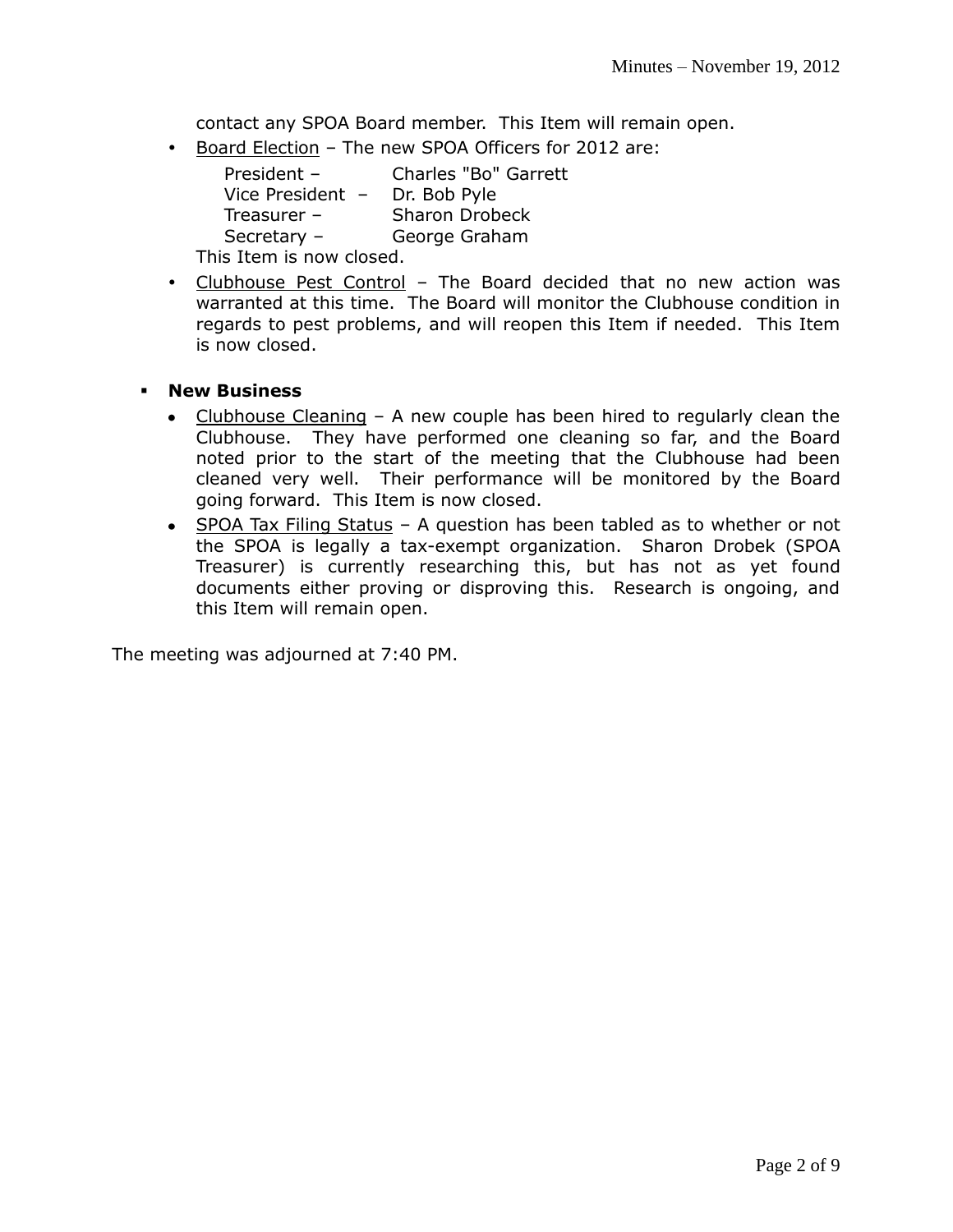## **Saddleridge Property Owners Association**

#### **October Treasurer's Report November 19, 2012**

The October Treasurer's report includes a month-end and prior year-end Balance Sheet as well as detailed Profit and Loss Statements that compare actual experience to the budgeted income and expense projections for the month and year-to-date of October. This information is included in a format which includes the 2012 annual budget. This will help to keep the big picture in mind.

The Balance Sheet as of October 31 includes:

• Accounts Receivable of  $$(216)$ , this negative balance represents dues paid in advance. At October 31, dues outstanding total \$345 (one property owner accounts for the entire balance). We have one outstanding lien.

A review of the Profit and Loss report shows that the monthly net loss of \$(936) favorably compares to the budgeted loss of \$(2,169) for October. Year-to-date, October 31, accumulated net loss is  $\$(1,509)$  which compares favorably to the budgeted net loss of  $\$(3,912)$ . Items to consider:

- Income items of note:
	- o HOA Dues Collected -- year-to-date budgeted amount is higher than is actually expected, at this time, because of more dues paid/received prior to year end 2011 than anticipated in the budget.
	- o Due to an increase in the number of homes and lots sold this year, the income related to such sales is \$875 greater than budget year-to-date.
- Expense items of note:
	- o There were no unusual or otherwise noteworthy items to report.

Please contact me should you have any questions or concerns regarding the information provided.

Respectfully submitted,

Sharon M. Drobeck Treasurer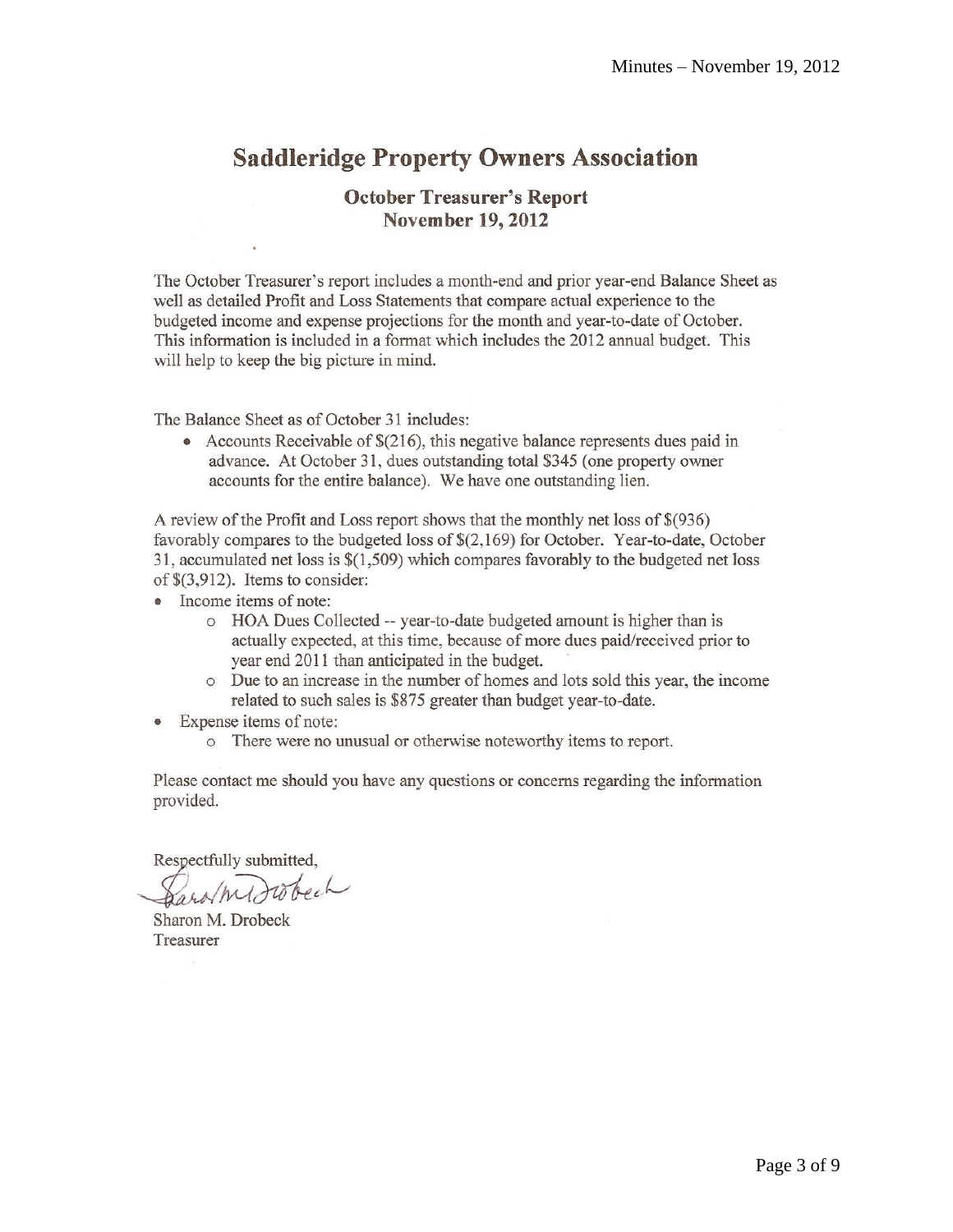## **Saddleridge Property Owners Association Balance Sheets As of**

| <b>ASSETS</b>                         |            |            |
|---------------------------------------|------------|------------|
| <b>Current Assets</b>                 |            |            |
| Checking/Savings                      |            |            |
| Ozona CD                              | 50,218.38  | 50,059.20  |
| <b>Ozona Checking</b>                 | 3.432.64   | 8,687.67   |
| Ozona Money Market                    | 28,371.87  | 22,315.86  |
| <b>Total Checking/Savings</b>         | 82,022.89  | 81,062.73  |
| <b>Accounts Receivable</b>            |            |            |
| <b>Accounts Receivable</b>            | (216.27)   | (96.00)    |
| <b>Total Accounts Receivable</b>      | (216.27)   | (96.00)    |
| <b>Total Current Assets</b>           | 81,806.62  | 80,966.73  |
| <b>Other Assets</b>                   |            |            |
| <b>Saddleridge Property</b>           | 80,500.00  | 80,500.00  |
| <b>Total Other Assets</b>             | 80,500.00  | 80,500.00  |
| <b>TOTAL ASSETS</b>                   | 162,306.62 | 161,466.73 |
| <b>LIABILITIES &amp; EQUITY</b>       |            |            |
| Equity                                |            |            |
| <b>Opening Balance Equity</b>         | 110,823.40 | 110,823.40 |
| <b>Retained Earnings</b>              | 52,991.90  | 49,363.21  |
| Net Income                            | (1,508.68) | 1,280.12   |
| <b>Total Equity</b>                   | 162,306.62 | 161,466.73 |
| <b>TOTAL LIABILITIES &amp; EQUITY</b> | 162,306.62 | 161,466.73 |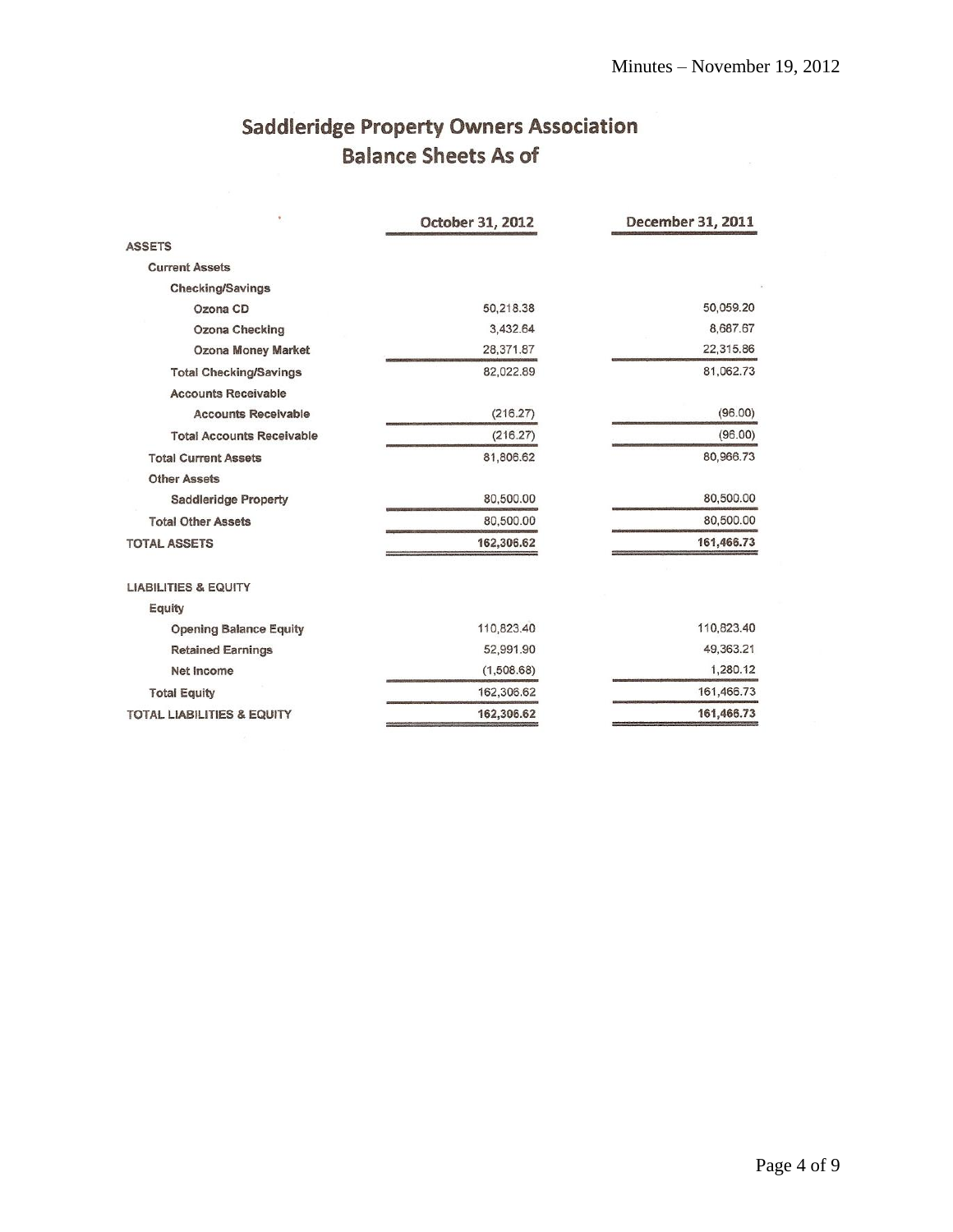4:12 PM<br>11/14/12<br>Cash Basis

## **Saddleridge Property Owners Association** Profit & Loss Budget Performance<br>
October 2012

|                                   | Oct 12 | <b>Budget</b> | Jan - Oct 12 | <b>YTD Budget</b> | <b>Annual Budget</b> |
|-----------------------------------|--------|---------------|--------------|-------------------|----------------------|
| Income                            |        |               |              |                   |                      |
| <b>Clubhouse Usage Fee</b>        | 100.00 | 25.00         | 475.00       | 325.00            | 400.00               |
| <b>HOA Dues Collected</b>         | 0.00   | 0.00          | 10,464.00    | 13,600.00         | 19,580.00            |
| <b>Interest Earned</b>            | 19.62  | 45.00         | 299.21       | 415.00            | 510.00               |
| Resale Cert, Fee                  | 100.00 |               | 750.00       | 225.00            | 300.00               |
| <b>Transfer Fees</b>              | 100.00 | 75.00         | 900.00       | 550.00            | 650.00               |
| Uncategorized Income              | 0.00   | 0.00          | 0.00         | 0.00              | 0.00                 |
| <b>Total Income</b>               | 319.62 | 145.00        | 12,888.21    | 15,115.00         | 21,440.00            |
| Expense                           |        |               |              |                   |                      |
| Accounting                        |        |               |              |                   |                      |
| Accounting-Bookkeeper             | 160.00 | 160.00        | 1,600.00     | 1,600.00          | 1,920.00             |
| <b>Accounting-CPA</b>             | 0.00   |               | 0.00         | 175.00            | 175.00               |
| <b>Total Accounting</b>           | 160.00 | 160.00        | 1,600.00     | 1,775.00          | 2,095.00             |
| <b>Annual Septic Contract</b>     | 0.00   |               | 225.00       | 250.00            | 250.00               |
| <b>Bank Charges</b>               |        |               |              |                   |                      |
| <b>Check Printing</b>             | 0.00   |               | 0.00         | 75.00             | 75.00                |
| <b>Safe Deposit Box</b>           | 0.00   |               | 40.00        | 40.00             | 40.00                |
| <b>Service Charges</b>            | 0.00   |               | 2.50         |                   |                      |
| <b>Total Bank Charges</b>         | 0.00   |               | 42.50        | 115.00            | 115.00               |
| <b>Clubhouse Expenses</b>         |        |               |              |                   |                      |
| Cleaning                          | 0.00   | 50.00         | 450.00       | 500.00            | 600.00               |
| <b>Cleaning Supplies</b>          | 0.00   | 0.00          | 42.50        | 75.00             | 100.00               |
| <b>Clubhouse Furnishings</b>      | 0.00   |               | 558.31       |                   |                      |
| <b>Clubhouse insurance</b>        | 360.00 | 375.00        | 360.00       | 375.00            | 375.00               |
| <b>Clubhouse Outside Lighting</b> | 0.00   |               | 149.40       | 45.00             | 50.00                |
| <b>Entrance Sign</b>              | 0.00   |               | 93.64        |                   |                      |
| <b>Heating and AC</b>             | 0.00   | 0.00          | 0.00         | 150.00            | 150.00               |
| Lighting                          | 0.00   | 0.00          | 0.00         | 45.00             | 50.00                |
| <b>Maintenance Labor</b>          | 0.00   |               | 0.00         | 300.00            | 400.00               |
| <b>Misc</b>                       | 9.00   | 0.00          | 41.28        | 0.00              | 0.00                 |
| <b>Pest Control</b>               | 102.84 | 105.00        | 411.36       | 420.00            | 420.00               |
| <b>Plumbing Repairs</b>           | 0.00   | 50.00         | 0.00         | 250.00            | 250.00               |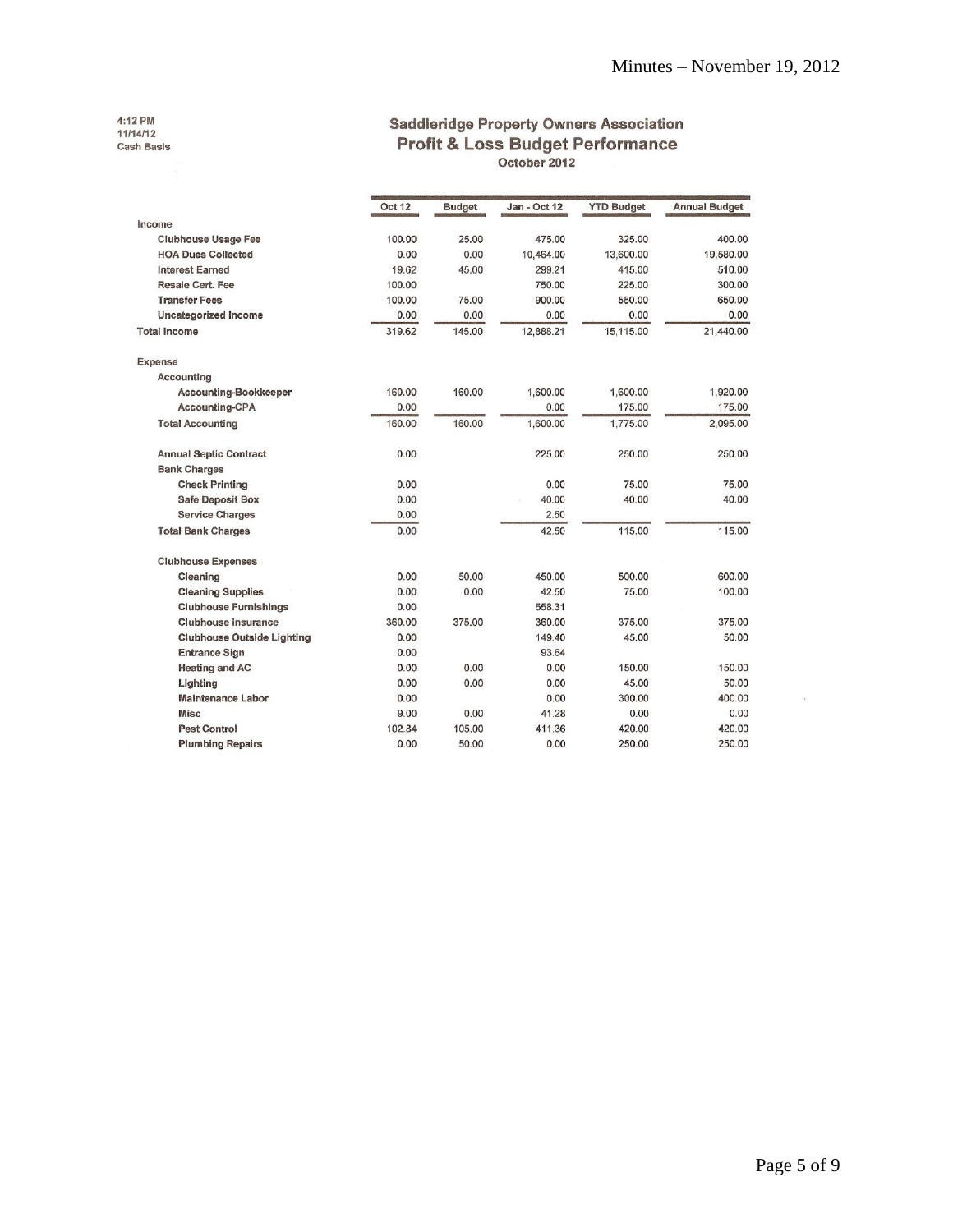4:12 PM<br>11/14/12<br>Cash Basis

## **Saddleridge Property Owners Association** Profit & Loss Budget Performance<br>
October 2012

|                                            | Oct 12 | <b>Budget</b> | Jan - Oct 12 | <b>YTD Budget</b> | <b>Annual Budget</b> |
|--------------------------------------------|--------|---------------|--------------|-------------------|----------------------|
| Repairs                                    | 0.00   |               | 548.69       |                   |                      |
| Trash                                      | 83.63  | 85.00         | 329.96       | 340.00            | 340.00               |
| Water softener monthly maintain            | 22.95  | 24.00         | 229.50       | 232.00            | 280.00               |
| <b>Wellhouse Expenses</b>                  | 0.00   |               | 0.00         | 100.00            | 100.00               |
| <b>Clubhouse Expenses - Other</b>          | 0.00   | 0.00          | 0.00         | 0.00              | 0.00                 |
| <b>Total Clubhouse Expenses</b>            | 578.42 | 689.00        | 3,214.64     | 2,832.00          | 3,115.00             |
| Dues                                       | 0.00   | 0.00          | 0.00         | 0.00              | 0.00                 |
| <b>Dues and Subscriptions</b>              | 0.00   | 25.00         | 0.00         | 25.00             | 25.00                |
| <b>Food for Saddleridge Meetings</b>       |        |               |              |                   |                      |
| Food for Annual BBQ                        | 0.00   | 0.00          | 412.15       | 550.00            | 550.00               |
| Neighborhood Watch                         | 379.74 | 400.00        | 379.74       | 400.00            | 400.00               |
| <b>Total Food for Saddleridge Meetings</b> | 379.74 | 400.00        | 791.89       | 950.00            | 950.00               |
| Improvements                               |        |               |              |                   |                      |
| Landscaping                                |        |               |              |                   |                      |
| Entrance                                   | 0.00   | 200.00        | 0.00         | 400.00            | 400.00               |
| Lighting                                   | 0.00   |               | 0.00         | 150.00            | 200.00               |
| Plants                                     | 0.00   | 60.00         | 0.00         | 360.00            | 360.00               |
| <b>Total Landscaping</b>                   | 0.00   | 260.00        | 0.00         | 910.00            | 960.00               |
| Other                                      | 0.00   |               | 162.28       |                   |                      |
| <b>Wellhouse Improvements</b>              | 0.00   |               | 0.00         | 100.00            | 100.00               |
| <b>Total Improvements</b>                  | 0.00   | 260.00        | 162.28       | 1,010.00          | 1,060.00             |
| Insurance-HOA Liability                    | 0.00   |               | 539.00       | 510.00            | 510.00               |
| Insurance, D&O                             | 0.00   |               | 1.634.00     | 3,000.00          | 3,000.00             |
| <b>Lawn Maintenance</b>                    | 0.00   | 330.00        | 2,543.89     | 3,300.00          | 3,960.00             |
| <b>Legal-Attorney Fees</b>                 | 0.00   | 250.00        | 0.00         | 1,000.00          | 1,000.00             |
| <b>Mailings</b>                            | 0.00   | 0.00          | 41.05        | 110.00            | 300.00               |
| <b>Misc</b>                                | 0.00   |               | 54.13        |                   |                      |
| <b>Miscellaneous</b>                       |        |               |              |                   |                      |
| <b>ACC Office Supplies</b>                 | 0.00   | 0.00          | 112.89       | 75.00             | 100.00               |
| Copying                                    | 0.00   |               | 0.00         | 25.00             | 50.00                |
| <b>Legal Records</b>                       | 0.00   |               | 146.40       | 50.00             | 50.00                |

 $\lambda$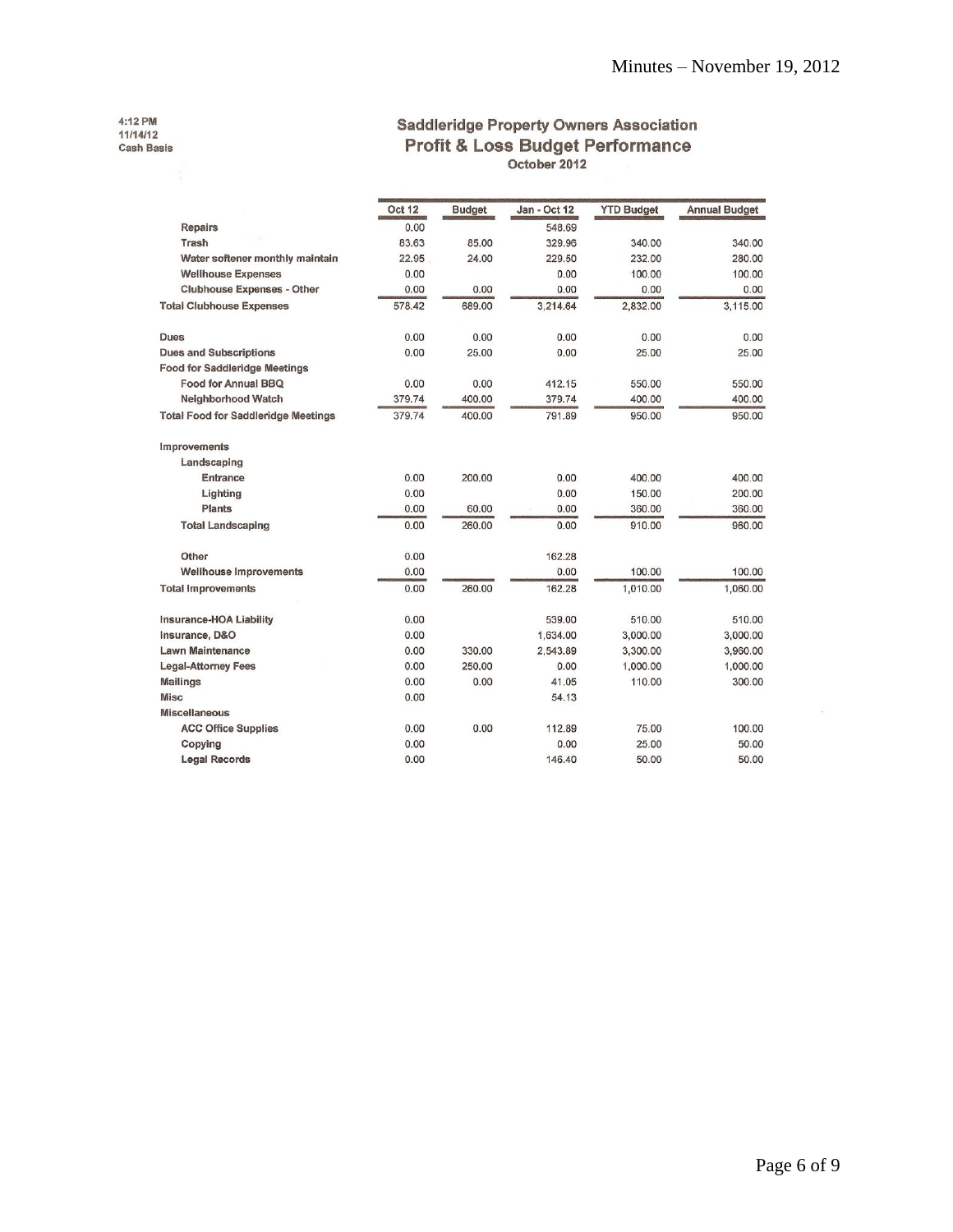#### 4:12 PM 11/14/12 Cash Basis

## **Saddleridge Property Owners Association** Profit & Loss Budget Performance<br>
October 2012

|                            | <b>Oct 12</b> | <b>Budget</b> | Jan - Oct 12 | <b>YTD Budget</b> | <b>Annual Budget</b> |  |
|----------------------------|---------------|---------------|--------------|-------------------|----------------------|--|
| <b>Office Supplies</b>     | 0.00          |               | 59.49        | 25.00             | 50.00                |  |
| Plaque                     | 0.00          |               | 0.00         |                   | 0.00                 |  |
| Printer Cart.              | 0.00          | 50.00         | 0.00         | 100.00            | 100.00               |  |
| Software                   | 0.00          |               | 0.00         | 280.00            | 280.00               |  |
| <b>Website Hosting Fee</b> | 0.00          | 0.00          | 0.00         | 120.00            | 120.00               |  |
| <b>Total Miscellaneous</b> | 0.00          | 50.00         | 318.78       | 675.00            | 750.00               |  |
| Neighborhood Watch         | 0.00          |               | 35.00        |                   |                      |  |
| <b>PEC Electricity</b>     | 137.73        | 150.00        | 1.337.66     | 1.675.00          | 2,000.00             |  |
| Taxes                      | 0.00          |               | 1,737.67     | 1.800.00          | 1,800.00             |  |
| <b>Webpage Fees</b>        | 0.00          |               | 119.40       | 0.00              | 0.00                 |  |
| <b>Total Expense</b>       | 1,255.89      | 2,314.00      | 14,396.89    | 19,027.00         | 20,930.00            |  |
| Net Income                 | $-936.27$     | $-2.169.00$   | $-1,508.68$  | $-3,912.00$       | 510.00               |  |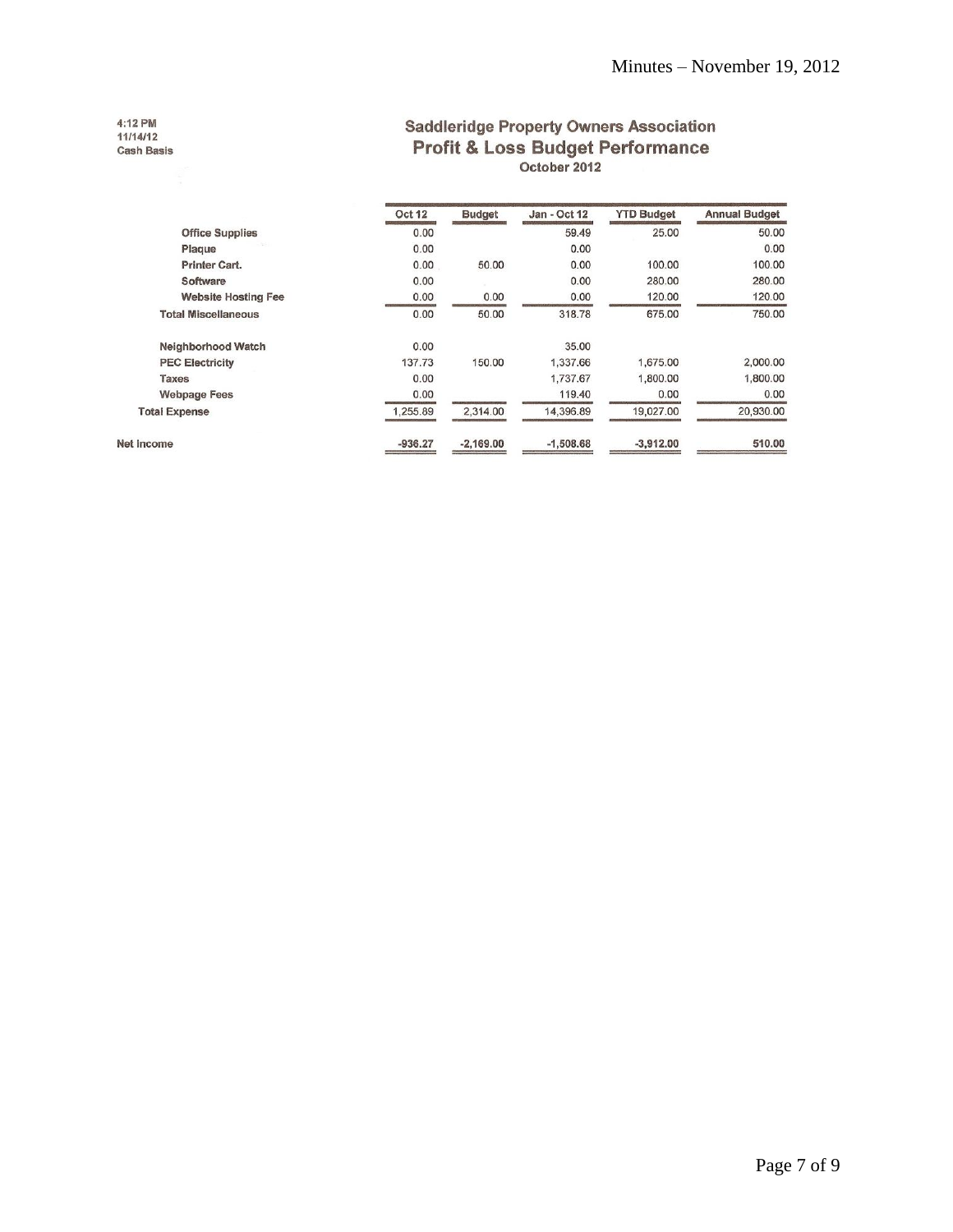

**COMMITTEE ACTIVITY REPORT**

#### **Date: November 2012**

## **Architectural Committee**

**Chairperson:** Rick Cardenas 847-7363

- 1. Approved plans for the Bruce and Vicky Cloud residence, Lot 43 Section I.
- 2. Approved plans for a 24' x 30' garage/storage building for Lon Howard, 201 Saddleridge Dr., Lot 13, Section I.
- 3. Approved plans for a 30' x 40' workshop building for Mike and Ellen Crabaugh of 410 Mission Trail, Lot 113, Section II.
- 4. Received request from Tim Klapuch for procedure to get plans approved to build a residence at 500 Saddleridge Drive. Their request was answered, and we are awaiting receipt of plans to proceed.
- 5. Approved plans for a carport addition to the existing garage, and also a car storage building for the Tom Reslewic residence, 759 Saddleridge Dr., Lot 90, Section II. Approval letter not written yet.

#### **Maintenance Committee**

**Chairperson:** Tom Bender 722-3243

Did not report (we still need a replacement for Tom)

#### **Landscape Committee**

**Chairperson:** Ron Steel 392-0542

Nothing to report.

#### **Clubhouse Committee**

**Chairperson:** Open (Bo Garrett filling in)

Had 2 rentals for November. Have now hired new couple to do monthly cleaning.

#### **Neighborhood Committee**

#### **Chairperson:** Cecil Gibson 847 0207

Did not report.

# **Website Committee**